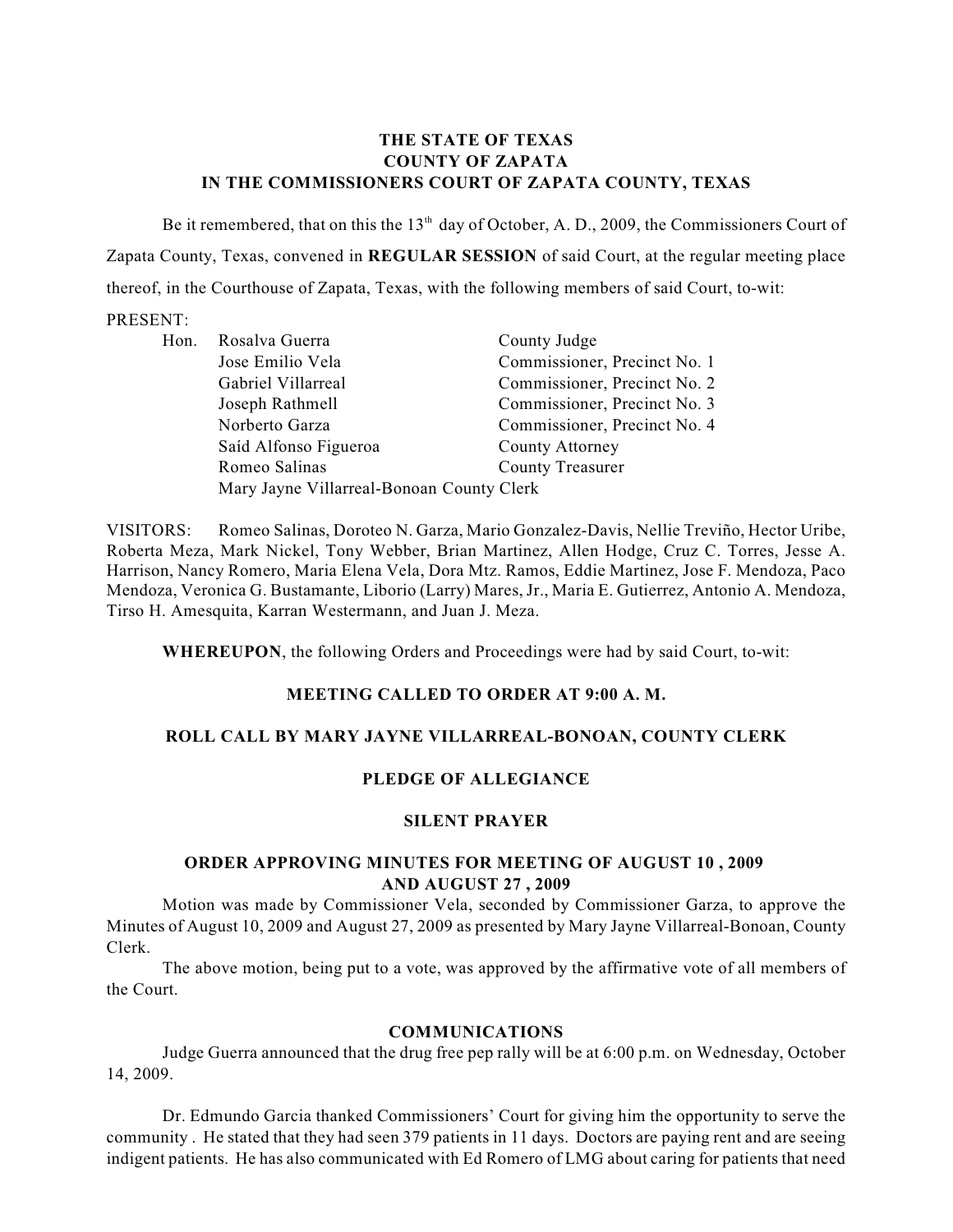to be transported to Laredo. Patients needing other services are referred to Laredo first then to San Antonio. He further stated that this is a family medical office with extended hours.

Commissioner Vela commended Dr. Garcia for his efforts.

#### **DEPARTMENTAL REPORTS**

Carlos Treviño, Water Plant Director, reported that his department has collected \$928,715.70 for the last quarter for both water and sewer. Water collections for the year were \$1,840,742.60 and sewer collections for the year were \$533,819.68 for a combined annual total of \$2,374,562.28.

Caleb Eaton, Zapata County Extension Agent, presented Commissioners' Court with a written report and update on the Extension Office. (Report attached for the record.)

# **ORDER PROCLAIMING OCTOBER 2009 AS DISABILITY EMPLOYMENT AWARENESS MONTH IN ZAPATA COUNTY**

Motion was made by Commissioner Vela, seconded by Commissioner Villarreal, proclaiming October 2009 as Disability Employment Awareness Month in Zapata County as requested by Border Region MHMR

The above motion, being put to a vote, was approved by the affirmative vote of all members of the Court.

#### **ORDER PROCLAIMING OCTOBER 6 -10, 2009 AS MENTAL HEALTH AWARENESS WEEK**

Motion was made by Commissioner Vela, seconded by Commissioner Villarreal, proclaiming October 6 -10, 2009 as Mental Health Awareness Week as requested by Border Region MHMR.

The above motion, being put to a vote, was approved by the affirmative vote of all members of the Court.

### **PRESENTATION BY DEBBIE ENRIQUEZ ON NATIONWIDE 457 PLAN**

Presentation was made by Debbie Enriquez, retirement planning specialist on Nationwide 457 Plan. She stated that the plan is similar to a 401K. There is no match and the employee may withdraw the money. There is a minimum of \$10 per pay period. The money goes to an investment of the employees choice. Changes are allowed. There is no cost to the county. While employed, the employee may borrow against this money or may withdraw money for emergency purposes. There are 49 participating entities in South Texas.

## **ORDER APPROVING AGREEMENT BETWEEN ZAPATA COUNTY AND SOUTHWEST MUSEUM SERVICES FOR DESIGN, FABRICATION, AND INSTALLATION OF EXHIBITS AT ZAPATA COUNTY MUSEUM OF HISTORY**

Motion was made by Commissioner Garza, seconded by Commissioner Vela, to approve the agreement between Zapata County (on behalf of the Board of Directors of the Zapata County Museum of History) and Southwest Museum Services for the design, fabrication, and installation of exhibits at the Zapata County Museum of History, Mr. Figueroa has reviewed the agreement, as requested by Zapata County Museum of History Board of Directors. Mr. Webber showed commissioners' court a power point presentation.

The above motion, being put to a vote, was approved by the affirmative vote of all members of the Court.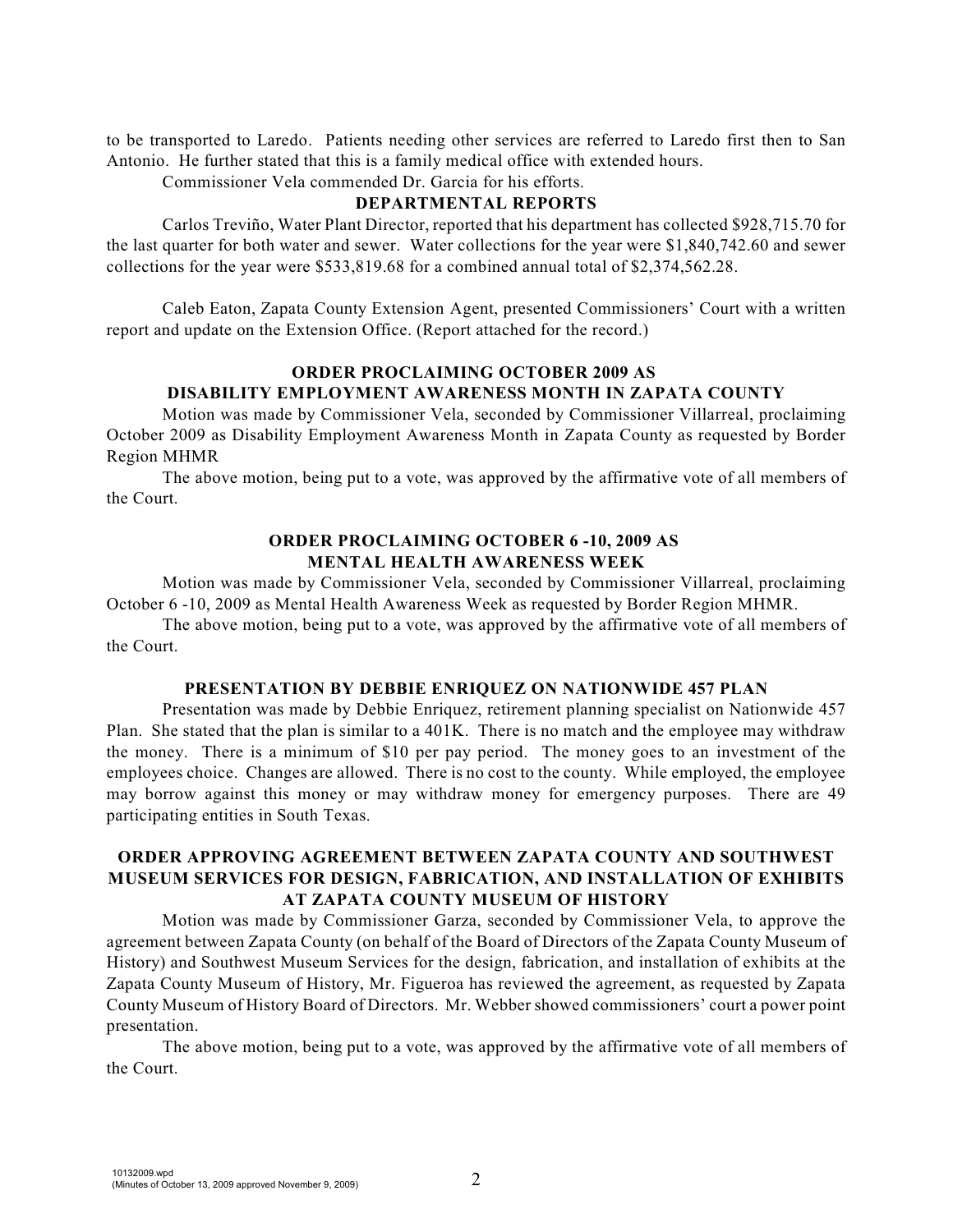#### **DEPARTMENTAL REPORTS**

Luis Lauro Gonzalez, Zapata County Tax Assessor/Collector, presented Commissioners Court with the September 2009 report. He reported that the tax office collected \$18,197.99 in hotel/motel taxes and \$41,991.38 in County collections. The tax office has collected a total of \$19,552,647.45 for the year. Romeo Salinas, Zapata County Treasurer, presented Commissioners' Court with a written

Treasurer's Report, attached for the record.

#### **ORDER APPROVING INVOICES**

Motion was made by Commissioner Rathmell, seconded by Commissioner Garza, to approve invoices as presented by Doroteo N. Garza, County Auditor.

The above motion, being put to a vote, was approved by the affirmative vote of all members of the Court.

## **ORDER APPROVING RESOLUTION IN WHICH ZAPATA COUNTY WILL PURSUE ENERGY EFFICIENCY AND CONSERVATION BLOCK GRANTS (EFCBG) MADE AVAILABLE THROUGH AMERICAN RECOVERY AND REINVESTMENT ACT (ARA) OF 2009**

Motion was made by Commissioner Vela, seconded by Commissioner Villarreal, to approve a resolution in which Zapata County will pursue Energy Efficiency and Conservation Block Grants (EFCBG) made available through the American Recovery and Reinvestment Act (ARRA) of 2009 as requested by County Judge Rosalva Guerra.

The above motion, being put to a vote, was approved by the affirmative vote of all members of the Court.

## **ORDER APPROVING HIRING OF PREMIER ENGINEERING FOR BOND PAVING PROJECT IN FALCON MEZA SUBDIVISION**

Motion was made by Commissioner Vela, seconded by Commissioner Garza, to approve the hiring of Premier Engineering for the Bond Paving Project in the Falcon Meza Subdivision as requested by Commissioner Joseph Rathmell, Pct. 3.

The above motion, being put to a vote, was approved by the affirmative vote of all members of the Court.

## **ORDER APPOINTING JOE MEDRANO TO SERVE ON BOARD OF EDC**

Motion was made by Judge Rosalva Guerra, seconded by Commissioner Villarreal, to appoint Joe Medrano to serve on the Board of the EDC as requested by Commissioner Joseph Rathmell, Pct.

The above motion, being put to a vote, was approved by the affirmative vote of all members of the Court.

## **ORDER APPROVING PURCHASE A PA SYSTEM FOR COUNTY EXTENSION AGENT'S OFFICE**

Motion was made by Commissioner Garza, seconded by Commissioner Vela, to approve the purchase of a PA System for the County Extension Agent's Office, each commissioner will contribute \$500 out of their park budget, as requested by Commissioner Joseph Rathmell, Pct. 3.

The above motion, being put to a vote, was approved by the affirmative vote of all members of the Court.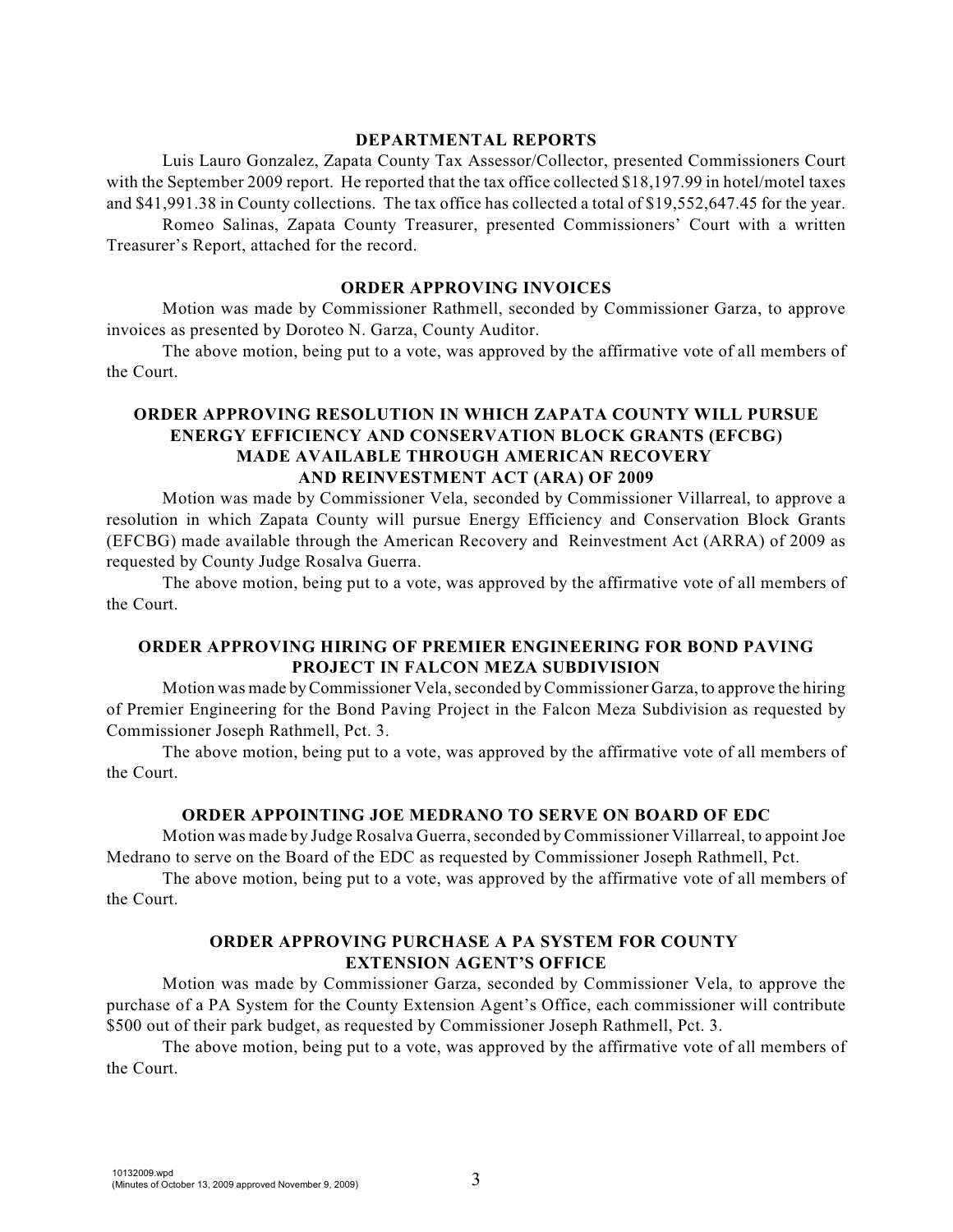## **ORDER APPROVING USE OF OSWALDO H. AND JUANITA G. RAMIREZ EXHIBIT HALL ON DECEMBER 5 FOR ZAPATA YOUTH FOOTBALL LEAGUE BANQUET AND DANCE**

Motion was made by Commissioner Garza, seconded by Commissioner Rathmell, to approve use of the Oswaldo H. and Juanita G. Ramirez Exhibit Hall on December 5, 2009 for the Zapata Youth Football League Banquet and Dance as requested by Zapata County Convention & Visitors' Bureau.

The above motion, being put to a vote, was approved by the affirmative vote of all members of the Court.

# **ORDER TO DENY REQUEST BY CATHERINE PRINCE, DC CONSTRUCTION, TO LOWER FEES AT ZAPATA COUNTY LANDFILL TO ALLOW DC CONSTRUCTION CONTINUED ENTRANCE DURING DURATION OF DEMOLITION OF OLD ZAPATA SOUTH ELEMENTARY SCHOOL**

Motion was made by Commissioner Garza, seconded by Commissioner Rathmell, to deny request by Catherine Prince, DC Construction to lower fees at the Zapata County Landfill to allow DC Construction continued entrance during the duration of the demolition ofthe old Zapata South Elementary School.

The above motion, being put to a vote, was approved by the affirmative vote of all members of the Court.

## **ORDER APPOINTING JOSE FRANCISCO MENDOZA TO BE IN CHARGE OF NICK GUTIERREZ 4-H ARENA**

Motion was made by Commissioner Garza, seconded by Commissioner Villarreal, to appoint Jose Francisco Mendoza, to be in charge of the Nick Gutierrez 4-H Arena. Mr. Mendoza will appoint a five (5) member committee to serve for a two (2) year term, as requested by County Judge Rosalva Guerra.

The above motion, being put to a vote, was approved by the affirmative vote of all members of the Court.

## **ORDER APPROVING TO KEEP PAYMENT SCHEDULE FOR HEALTH INSURANCE FOR ZAPATA COUNTY RETIREES AS IS**

Motion was made by Commissioner Vela, seconded by Commissioner Villarreal, to approve to keep payment schedule for the health insurance for Zapata County retirees as is as requested by Nellie R. Treviño, Personnel Director.

The above motion, being put to a vote, was approved by the affirmative vote of all members of the Court.

# **ORDER APPROVING INTERLOCAL AGREEMENT FOR EMERGENCY 911 PUBLIC SAFETY ANSWERING POINT SERVICES**

Motion was made by Commissioner Garza, seconded by Commissioner Rathmell, to approve the Interlocal Agreement for the Emergency 911 Public Safety Answering Point Services as requested by Nancy Romero, 911 Program Specialist.

The above motion, being put to a vote, was approved by the affirmative vote of all members of the Court.

# **ORDER APPROVING INTERLOCAL AGREEMENT FOR EMERGENCY 911 AUTOMATIC LOCATION INFORMATION MAINTENANCE SERVICES**

Motion was made by Commissioner Garza, seconded by Commissioner Rathmell, to approve the Interlocal Agreement for the Emergency 911 Automatic Location Information Maintenance Services as requested by Nancy Romero, 911 Program Specialist.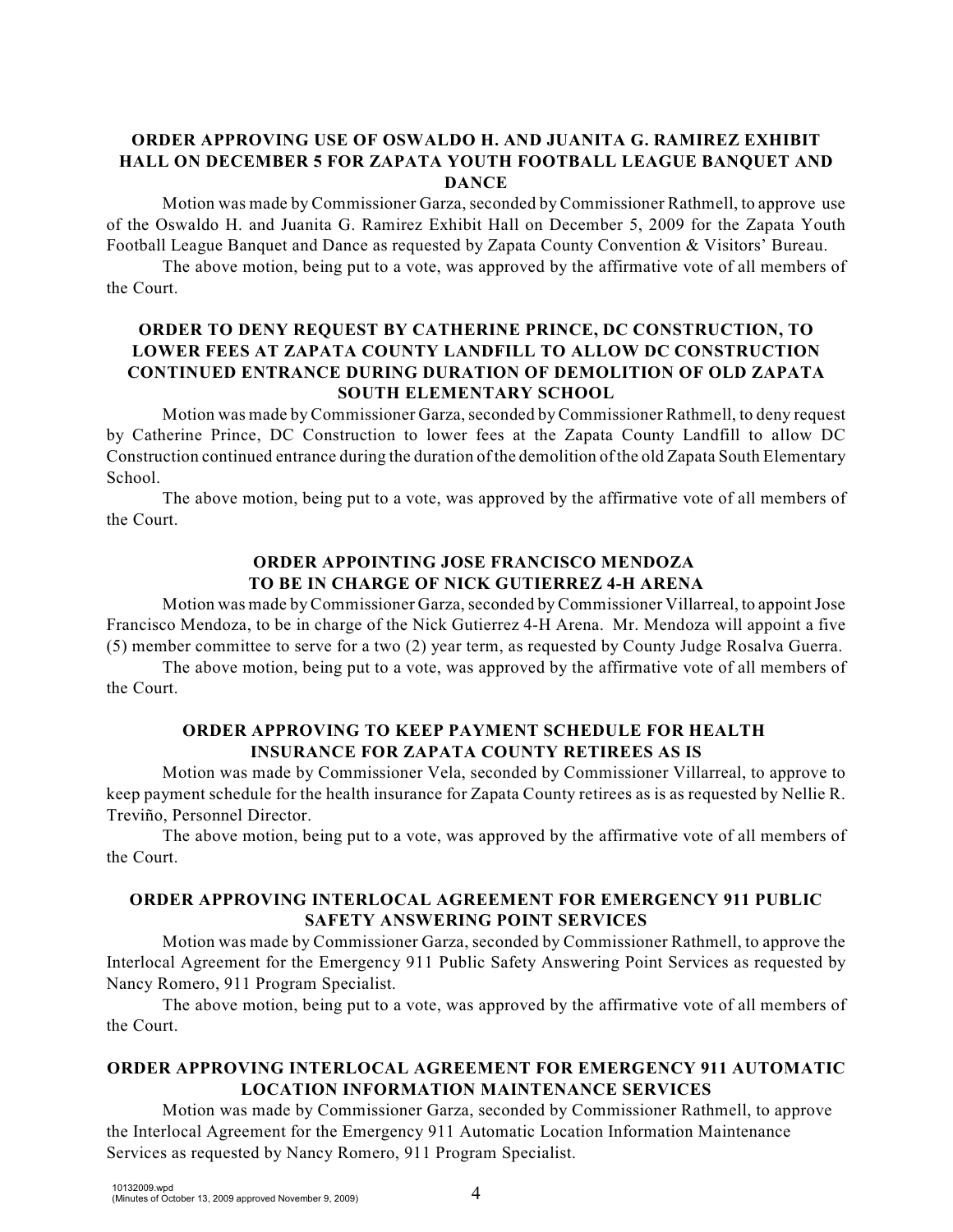The above motion, being put to a vote, was approved by the affirmative vote of all members of the Court.

#### **ORDER APPROVING SINGLE PLAT FOR DOLLAR GENERAL STORE**

Motion was made by Commissioner Garza, seconded by Commissioner Vela, to approve a single plat for the Dollar General Store as requested by Mario Gonzalez-Davis, Zapata County Project Coordinator.

The above motion, being put to a vote, was approved by the affirmative vote of all members of the Court.

### **ORDER TO TABLE REQUEST BY MANUEL GONZALEZ, PREMIER ENGINEERING TO AWARD CONSTRUCTION CONTRACT FOR JENNINGS ROAD PROJECT**

Motion was made by Commissioner Villarreal, seconded by Commissioner Vela, to table request by Manuel Gonzalez, Premier Engineering, to award construction contract for the Jennings Road Project as requested by Manuel Gonzalez, Premier Engineering.

The above motion, being put to a vote, was approved by the affirmative vote of all members of the Court.

### **ORDER APPROVING EXTENSION OF SIX INCH WATER LINE BY ZAPATA COUNTY WATERWORKS TO SERVE AREA OF OVER 5 ACRES ALONG 40' EASEMENT CONVEYED TO ZAPATA COUNTY FROM SHARE 4**

Motion was made by Commissioner Rathmell, seconded by Commissioner Garza, to approve the extension of a six inch water line by the Zapata County Waterworks, to serve an area(s) of over 5 acres along the 40' easement conveyed to Zapata County from share 4, 100 acres of the Jose Cuellar et. al., approximately 900 ft. Materials will cost an estimated amount of \$8,137.92 and will be paid by Mrs. Cuellar (Trinidad and Eugenia Cuellar), landowner. The additional 900' loop will be paid by the County out of the royalty funds. Labor will be provided by waterworks as requested by Mario Gonzalez-Davis, Project Coordinator, and Carlos Treviño, Zapata County Waterworks Director.

The above motion, being put to a vote, was approved by the affirmative vote of all members of the Court.

# **ORDER APPROVING RESOLUTION FOR ZAPATA COUNTY HEALTH CENTER SPECIAL FUND**

Motion was made by Commissioner Garza, seconded by Commissioner Rathmell, to approve a resolution for the Zapata County Health Center Special Fund as requested by Doroteo Garza, County Auditor.

The above motion, being put to a vote, was approved by the affirmative vote of all members of the Court.

### **ORDER APPROVING INSTALLATION OF STREET/SECURITY LIGHTS IN PRECINCT 3**

Motion was made by Commissioner Villarreal, seconded by Commissioner Garza, to approve street lights at the following locations:

- Olmos Street in Lakefront Lodge
- Davis Street in Siesta Shores
- 201 Irene Drive
- Madison Street
- 406 Ann Drive (Buenavista Subdivision)

as requested by Commissioner Joseph Rathmell, Pct. 3.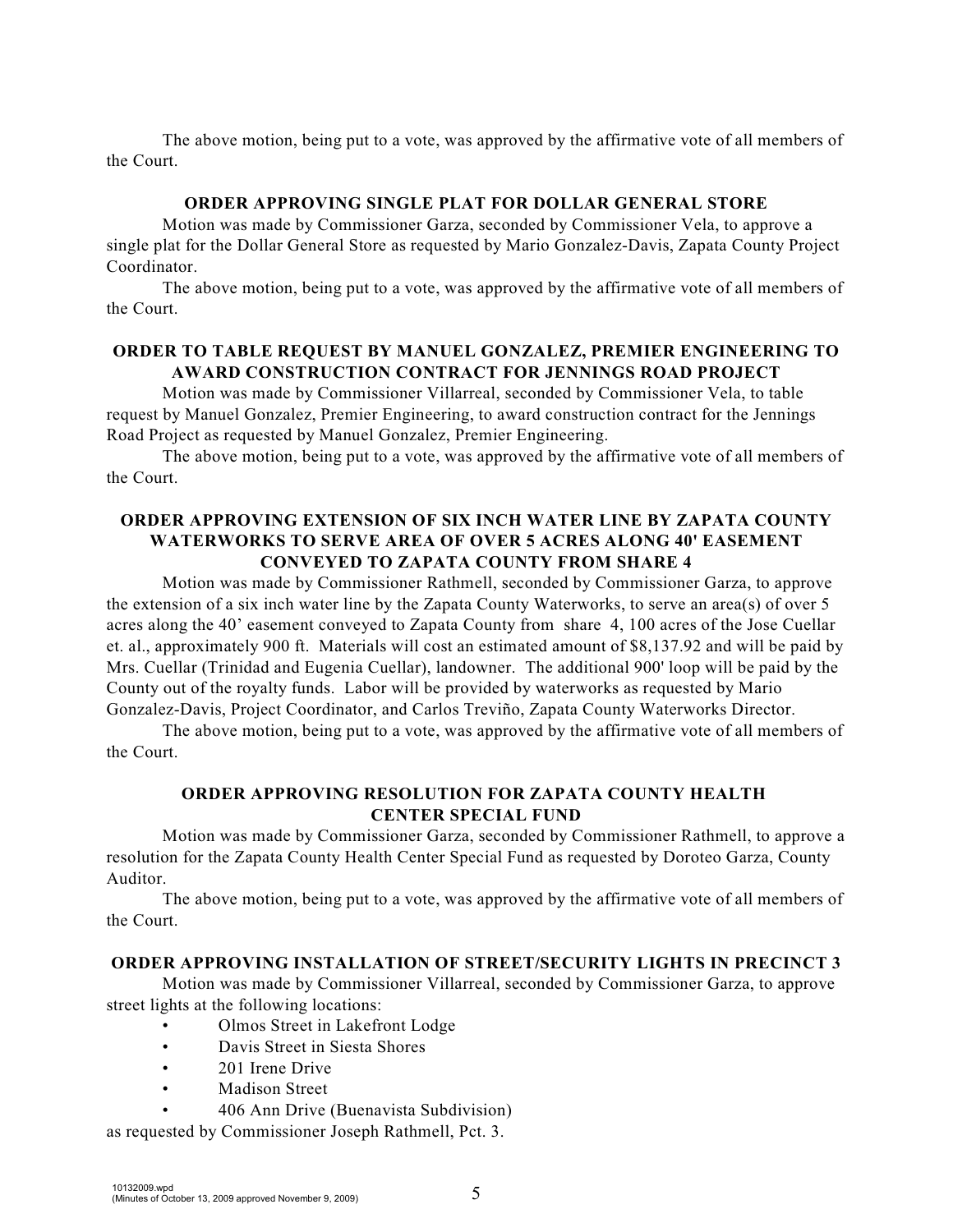The above motion, being put to a vote, was approved by the affirmative vote of all members of the Court.

### **ORDER APPROVING INSTALLATION OF STREET/SECURITY LIGHTS IN PRECINCT 4**

Motion was made by Commissioner Villarreal, seconded by Commissioner Garza, to approve installation of street lights at the following locations:

- between  $10^{th}$  and  $13^{th}$  on 1015 Diaz
- 907 Roma Street
- $20<sup>th</sup>$  Avenue and Hidalgo Boulevard

as requested by Commissioner Norberto Garza, Pct. 4.

The above motion, being put to a vote, was approved by the affirmative vote of all members of the Court.

# **ORDER APPROVING INSTALLATION OF SPEED HUMPS FOR TRAFFIC CONTROL**

Motion was made by Commissioner Villarreal, seconded by Commissioner Garza, to approve installation of speed humps for traffic control at the following locations:

- 505 Delmar St. (Zapata Townsite)
- 218 Lozano St. (Nicholson Addition)

as requested by Commissioner Jose Emilio Vela, Pct. 1.

The above motion, being put to a vote, was approved by the affirmative vote of all members of the Court.

## **ORDER APPROVING INSTALLATION OF STREET LIGHTS IN PRECINCT 1**

Motion was made by Commissioner Villarreal, seconded by Commissioner Garza, to approve installation of street lights at the following locations:

- 705 Glenn Street (Zapata Townsite)
- 307 Fresno Street (Zapata Townsite)
- 305 Gonzalez Street (Nicholson Subdivision)
- 501 Elm Street (Zapata Townsite)
- 1109 Delmar Street (Zapata Townsite)

as requested by requested by Commissioner Jose Emilio Vela, Pct. 1.

The above motion, being put to a vote, was approved by the affirmative vote of all members of the Court.

### **ORDER APPROVING RESOLUTION OF SUPPORT FOR GCI, INC.**

Motion was made by Commissioner Villarreal, seconded by Commissioner Garza, to approve a resolution of support for the GCI, Inc. proposal as requested by Hector Uribe, Legislative Consultant. Resolution as presented to Commissioners' Court will be corrected to exclude the last paragraph; unemployment rate is 12.4%, and the county judge will be designated as the representative for Zapata County.

The above motion, being put to a vote, was approved by the affirmative vote of all members of the Court.

# **ORDER TO TABLE REQUEST BY ANDY MATA TO GIVE UPDATE AND STATUS REPORT ON PHASE II OF ROMEO T. FLORES PARK PROJECT**

Motion was made by Commissioner Garza, seconded by Commissioner Villarreal, to table request by Andy Mata, to give update and status report on the Phase II of the Romeo T. Flores Park Project as requested by Andy Mata.